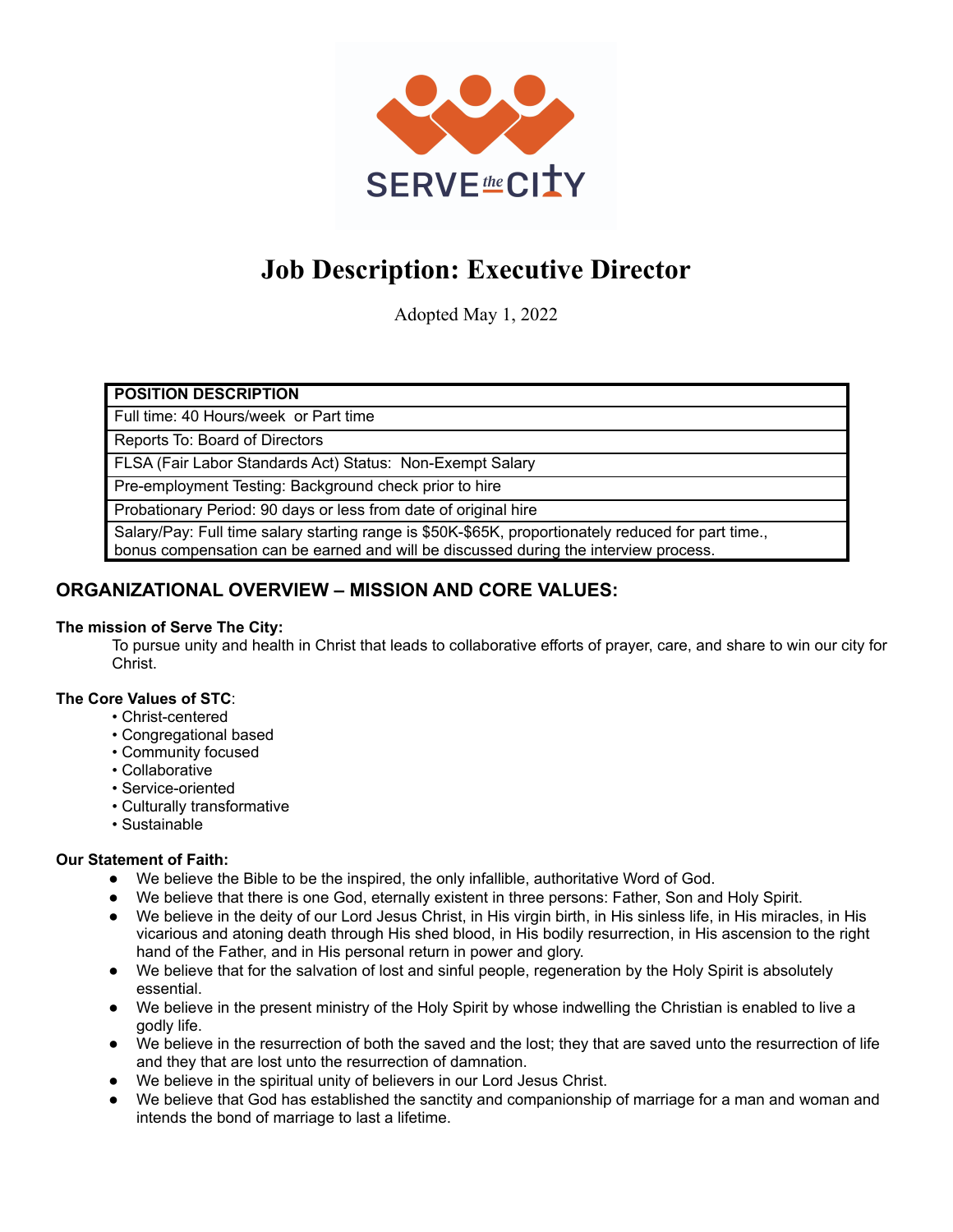# **POSITION SUMMARY:**

The Executive Director of Serve the City is responsible for the operation, growth, and development of Serve The City in Linn County.

## **QUALIFICATIONS:**

- Possesses a strong faith, and strong desire to serve the Kingdom of God.
- A Bachelor's degree in a related field or equivalent related experience is required. A Master's degree in a related field is preferred.
- Administrative experience in client relations, board relations, human resources, financial management, donor relations and community support for three years or more is preferred.
- Employment or volunteer not-for-profit experience for two years or more is preferred
- Strong written and verbal communication skills are required. This includes effective public speaking.
- Demonstrated ability to provide leadership and support a team of employees and to mobilize large groups of volunteers is required.
- Knowledge of geographic region is a positive consideration

# **RESPONSIBILITIES:**

- 1. Leadership & Management (Internal)
	- A. Works with the Board to develop a strategic plan and establish goals and objectives to ensure the strategic plan is carried out in alignment with the Mission and Core Values of Serve The City.
		- a. Keeps Board President informed of significant events on a timely basis.
		- b. Attends all Board of Director meetings and provides Board members with a summary report of Serve The City activities and events.
			- 1. In conjunction with the Financial Oversight Committee, oversees and ensures accurate and current financial records are maintained and reported to the Board of Directors each month.
			- 2. Oversees the development of statistical reports and conveys these to the Board of Directors.
	- B. Develops, reviews and revises Serve The City's policies and procedures to ensure a smooth and orderly operation.
		- a. Monitors the day-to-day delivery of the programs and services to maintain or improve quality ensuring they meet professional standards
		- b. In conjunction with the Care Network Oversight Committee, oversees the selection and effectiveness of Care Network employees.
		- c. Determines staffing and volunteer needs for Serve The City programs and ministries
			- 1. Develops an organizational structure which ensures employees' talents and time are best utilized to carry out Serve The City's mission
			- 2. Oversees the recruitment, orientation, development, appraisals, and training of employees/volunteers.
- 2. Communication & Community Relations (External)
	- A. Deepens and refines all aspects of communications—from web presence to external relations with the goal of visibly demonstrating the love of Christ to our neighbors in East Central Iowa
		- a. Oversees the development, review, and revision of a marketing plan, including promotional materials used to present Serve The City to clients, potential and current donors, area churches, and community members.
	- B. Promotes Serve The City enthusiastically and clearly to the local community, which includes churches, Christian non-profits, and community groups
		- a. Develops and maintains an ongoing relationship with area pastors, churches, and like-minded organizations to ensure optimal promotion of Serve The City's mission.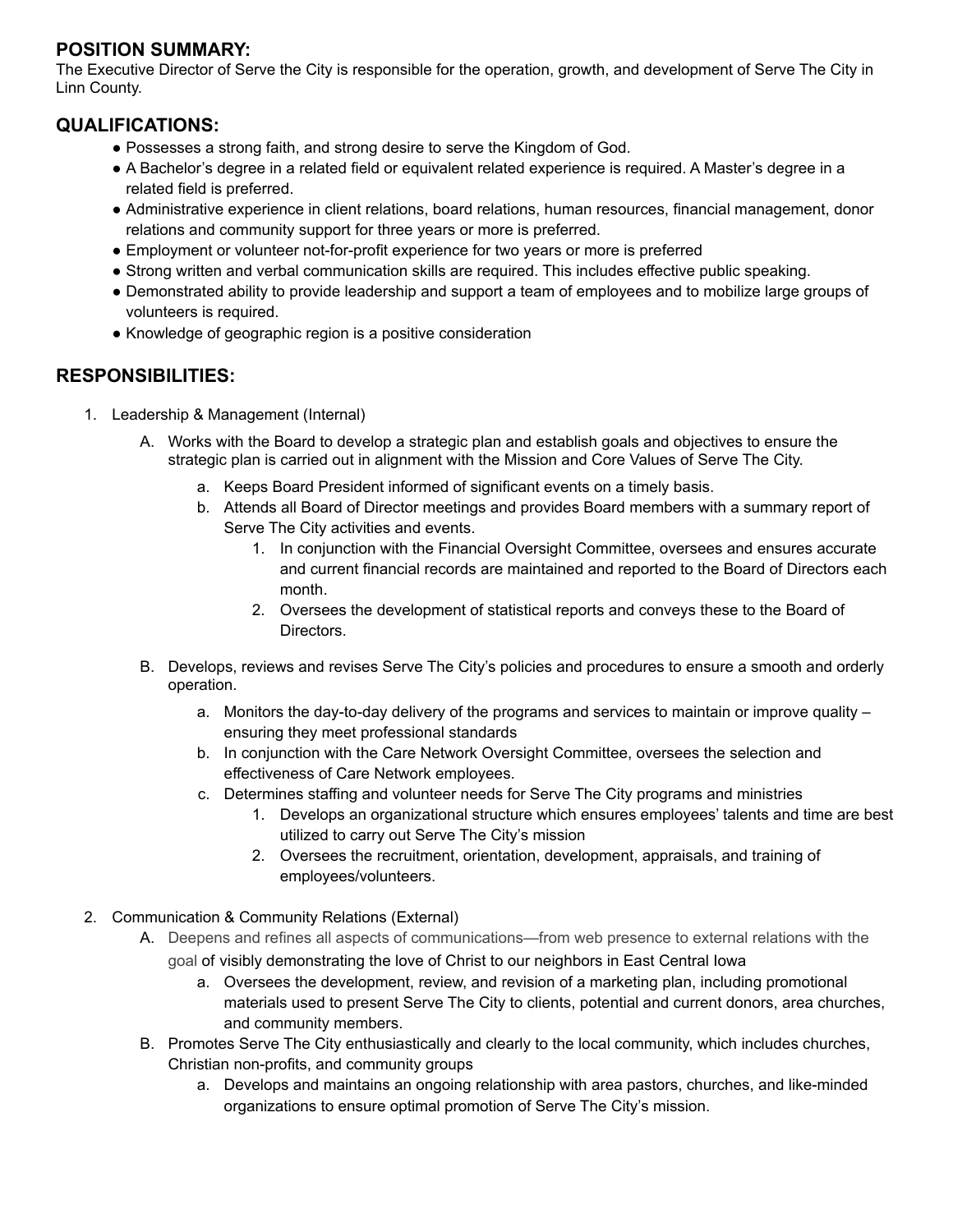- b. Provides pastoral care and encouragement to ministry leaders across a wide spectrum of traditions and roles.
- c. Represents Serve The City with the media.
- d. Identifies and communicates Serve The City's position regarding relevant legislation.
- 3. Finance & Fundraising (Sustainability)
	- A. Works with the leadership team to develop an annual budget, which is presented to the Board of Directors for approval.
		- a. Oversees implementation of budget.
		- b. In conjunction with the Financial Oversight Committee, helps maintain financial records, & reporting.
	- B. Expands the financial resources of the program, develops fundraising activities, and cultivates private support with ongoing donor care.
		- a. Establishes Fundraising Committee:
			- 1. Plans, schedules, and conducts major fund-raising efforts, direct mail pieces, newsletters, etc.
			- 2. Plans and develops a schedule to meet with area churches and businesses regarding financial contributions
			- 3. Develops an ongoing pledge program to inform, energize and cultivate individual donors around Serve The City's needs and the value of their contributions.

# **CHARACTERISTICS AND COMPETENCIES:**

## **Evangelism (Heart)**

- Live out a vibrant walk with Jesus; knows our city, and has a passion to see our city reached for Christ
- Possess core biblical convictions, while showing authentic appreciation and honor of different traditions
- Possible previous pastoral and/or ministry experience

## **Leadership & Management (Internal)**

Establish Trust

- Show consistency with your principles & values
- Model & inspire high levels of integrity
- Communicate across constituencies without compromising the integrity of the message.
- Understand community issues relevant to the ministry
- Support efforts to improve stewardship

Build Realistic Plans

- Understand Serve the City's (STC) Strategic vision
- Translate goals into specific tactics and objectives to support STC's vision
- Identify and obtain resources needed to accomplish team or work group objectives
- Establish clear, realistic time times for accomplishing goals.

## **Communication & Community Relations (External)**

Establish Relationships

- Be open and friendly to put people at ease. Show genuine interest in the needs and concerns of others
- Build relationships with STC members and community partners
- Cultivate networks of people across a variety of functions and locations
- Leverage networks to get things done

Collaboration & Teamwork

- Foster the development of a common vision
- Build collaboration by establishing, communicating, and reinforcing shared values
- Provide clear direction and define priorities
- Appropriately involve others in decision and plans that affect them
- Invite and build upon the ideas of others